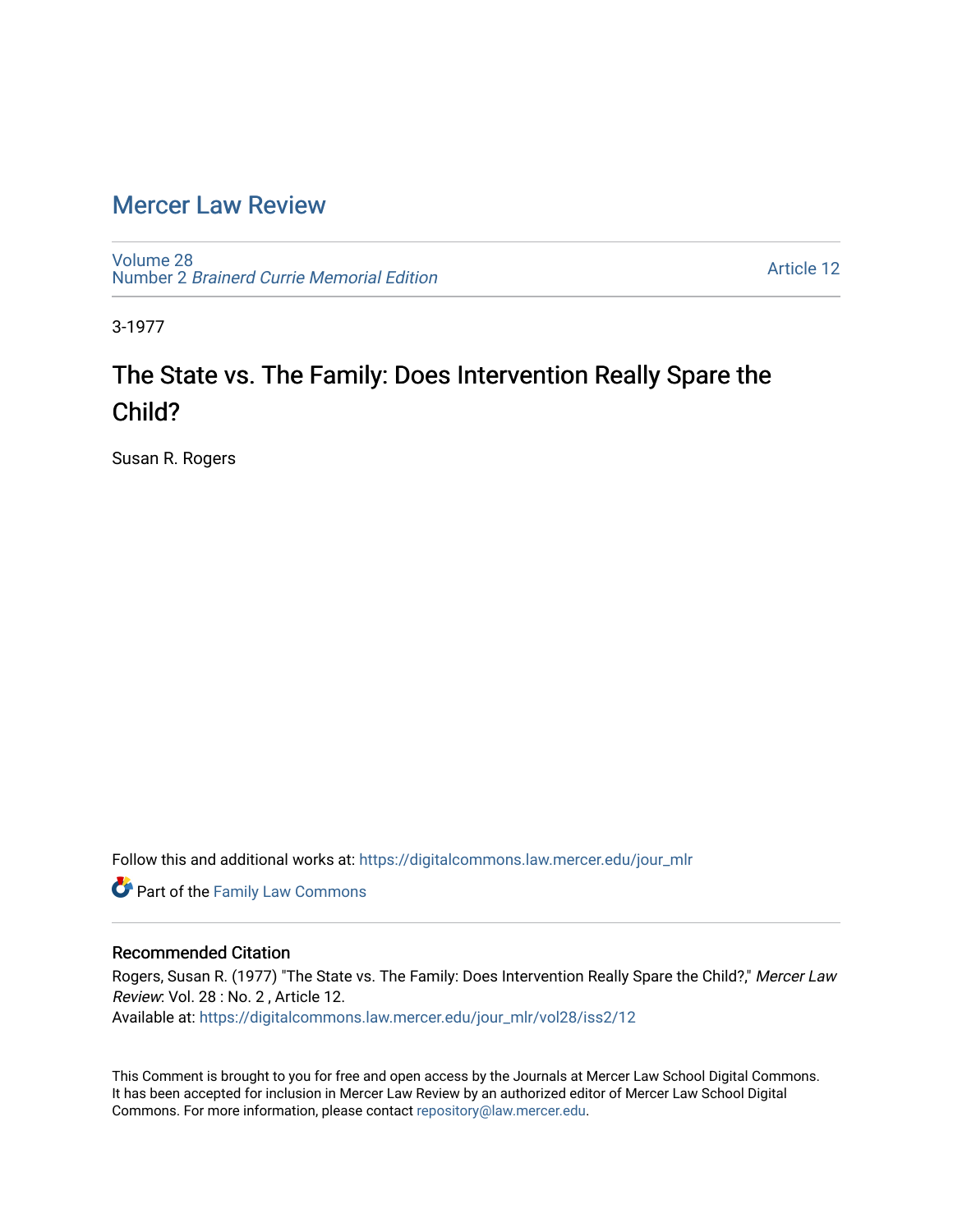## **COMMENT**

### **The State vs. The Family: Does Intervention Really Spare the Child?**

Courts all across this country are attempting to balance the interests of children and parents. It has long been the general rule that natural parents, if considered fit, have the right to the custody of their children, uninterrupted even by a state exercising its parens-patriae power.<sup>1</sup> This right of the natural parent has traditionally taken precedence over the interests of everyone else, including the best interests of the child.'

There has been a recent trend, however, toward paying more attention to what the court feels is in the best interests of the child. Although the law is still weighted in favor of the natural parent, courts are increasingly willing to interfere with parents' rights if called for **by** the best interests of the child.3 One example of this trend is exemplified **by** those courts which have recognized the importance of the "psychological parent" as explained **by** Goldstein, Freud and Solnit in their book, *Beyond the Best Interests of* the Child.<sup>4</sup>

This trend toward the best interests of the child, while often very beneficial for the child, heralds an increase in the state's parens patriae power to intervene in the lives of its citizens. Although the reasons behind intervention and the results of it are often desirable, we must consider the consequences of permitting more state intervention.5

One area which deserves attention is that of moral unfitness as it applies to parents in termination cases. The applicable Georgia statute says:

*3. Cf.* Chapin v. Cummings, 191 Ga. 408, 12 S.E.2d **312** (1940).

4. J. **GOLDSTEIN,** *et al.,* **BEYOND THE BEST INTEREST OF THE CHILD (1973).**

*5. See* Mnookin, *Child-Custody Adjudication: Judicial Functions in the Face of Indeterminacy,* 39 L. & **CONTEMP.** PROBS. 226 (Summer, 1975).

*<sup>1.</sup> See* Chapin v. Cummings, 191 Ga. 408, 12 S.E.2d **312** (1940), and Williams v, Crosby, **118** Ga. 296, 45 S.E. **282** (1903).

<sup>2. &</sup>quot;Under the Georgia statute, the only questions before the court in a proceeding for the adoption of a child are: (1) do the natural parents consent to the adoption of the child, or, in some instances have they abandoned the child so as to dispense with their consent as a prerequisite; (2) are the adopting parents worthy and able to care for the child; and (3) is the adoption for the best interest of the child? The court is not required to declare the adoption unless all three of these factors unequivocally appear. If there is no parental consent and the natural parents have not abandoned the child, the court *is required* to deny the adoption. If either or both of the other factors are absent, the court *may deny* the adoption." Herrin v. Graham, **87** Ga. App. 291, 291-292, 73 S.E.2d 572, **573** (1952), *citing* Allen v. Morgan, 75 Ga. App. 738, 747, 44 S.E.2d 500, **506** (1947) (emphasis in original).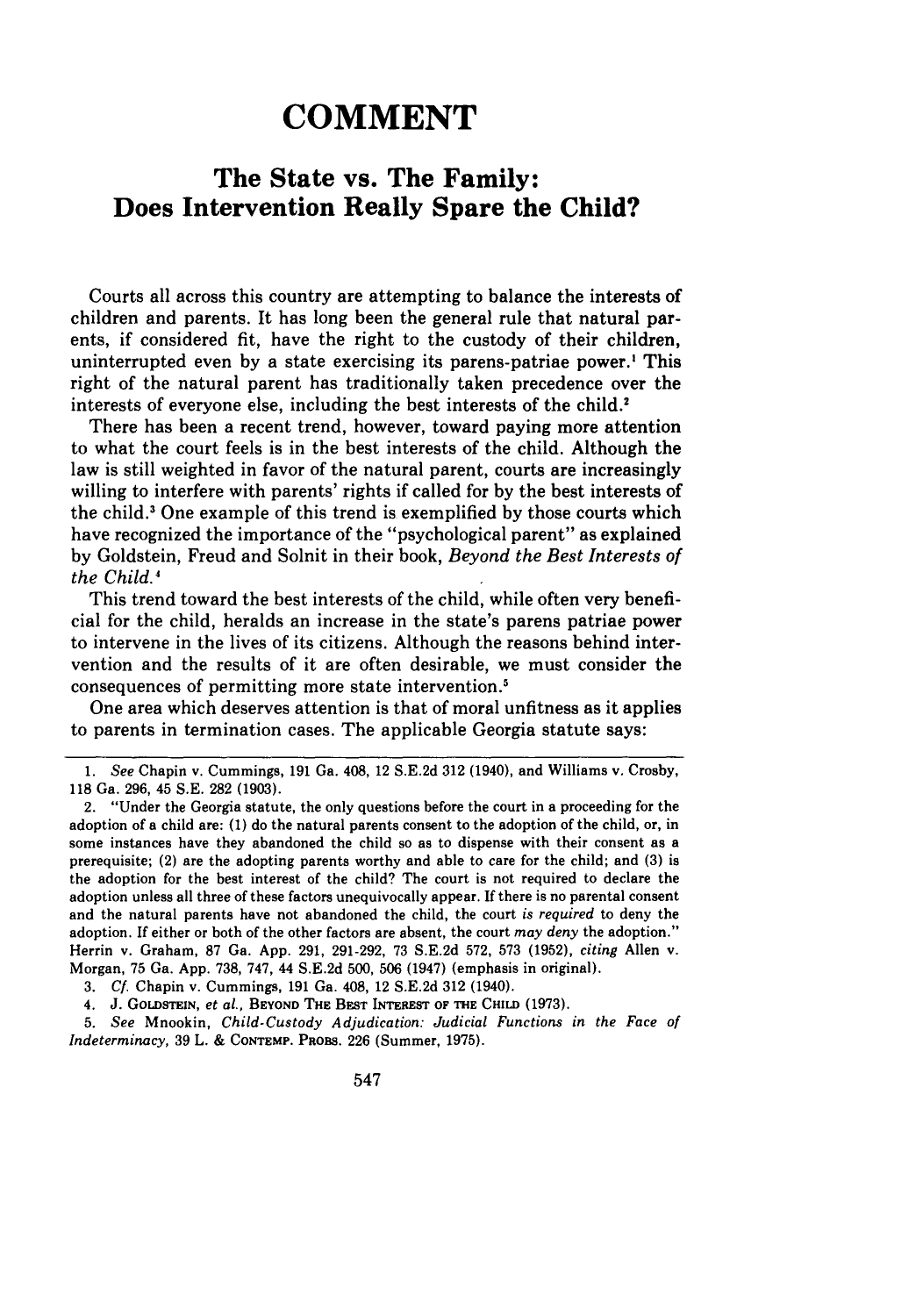The court by order may terminate the parental rights of a parent with respect to his child if:

(2) the child is a deprived child and the court finds that the conditions and causes of the deprivation are likely to continue or will not be remedied and that by reason thereof the child is suffering or will probably suffer serious physical, mental, *moral,* or emotional harm.'

In other words, the State of Georgia has the power to terminate a parent's right to his or her child if that parent is found to be morally unfit or if the child's morals are found to be threatened. Even if one agrees with this power in theory, the questions remain: Who has the power to decide exactly what constitutes moral unfitness? Where are the guidelines to follow in making such a decision? Of course, the ultimate query is whether the state should have such intervention power at all.

In reality, the presiding judge in a parental-rights-termination case is given the power to impose his or her own moral standards on the parents. According to Mnookin,

[ain *indeterminate standard allows a court to evaluate parental attitudes and behavior on the basis of the judge's personal values.* An indeterminate standard invites reliance by the judge on personal values, and this is especially risky when class differences confound the problem **...** Even though there are other plausible explanations for the high proportion of foster children from poor families, present-day juvenile court standards allow a judge to import his own personal values into the decision-making process and therefore leave considerable scope for class bias.7

The Georgia Code provides no definitive outline of what conduct or parental teachings constitute behavior so unacceptable that parents may be deprived of their own child.' Do such parents have even a chance for meaningful review of such decisions? Justice Gunter, dissenting in *Bennett v. Clemens*,<sup>9</sup> remarked, "[W]ith all due deference to my brothers of the majority, I think that they merely substituted their standard of morality for that of the natural parents of the child in affirming the judgment below."<sup>10</sup>

**<sup>6.</sup> GA. CODE ANN.** §24A-3201(a) (1976). *See also* ORE. REV. **STAT.** §107.105(1)(a) **(1973)** ("the court shall consider the best interests of the child and the past conduct and demonstrated moral standards of each of the parties"); **UTAH CODE** ANN. §30-3-10 (Supp. 1973) ("the court shall consider the best interests of the child and the past conduct and demonstrated moral standards of each of the parties"); **ALA. CODE** tit. 34, §35 (1958) ("... having regard to the moral character and prudence of the **parents...").**

<sup>7.</sup> Mnookin, *supra* note 5, at 269 (emphasis in original) (footnotes omitted).

<sup>8. &</sup>quot;Every state, except perhaps Maine and West Virginia, include in their jurisdictional statute at least one extremely vague and broad provision, allowing jurisdiction over a child who is not receiving 'proper' care or attention." Mnookin, *supra* note 5, at 241 n. 68.

<sup>9. 230</sup> Ga. 317, 196 S.E.2d 842 (1973).

<sup>10.</sup> *Id.* at 323, 196 S.E.2d at 845.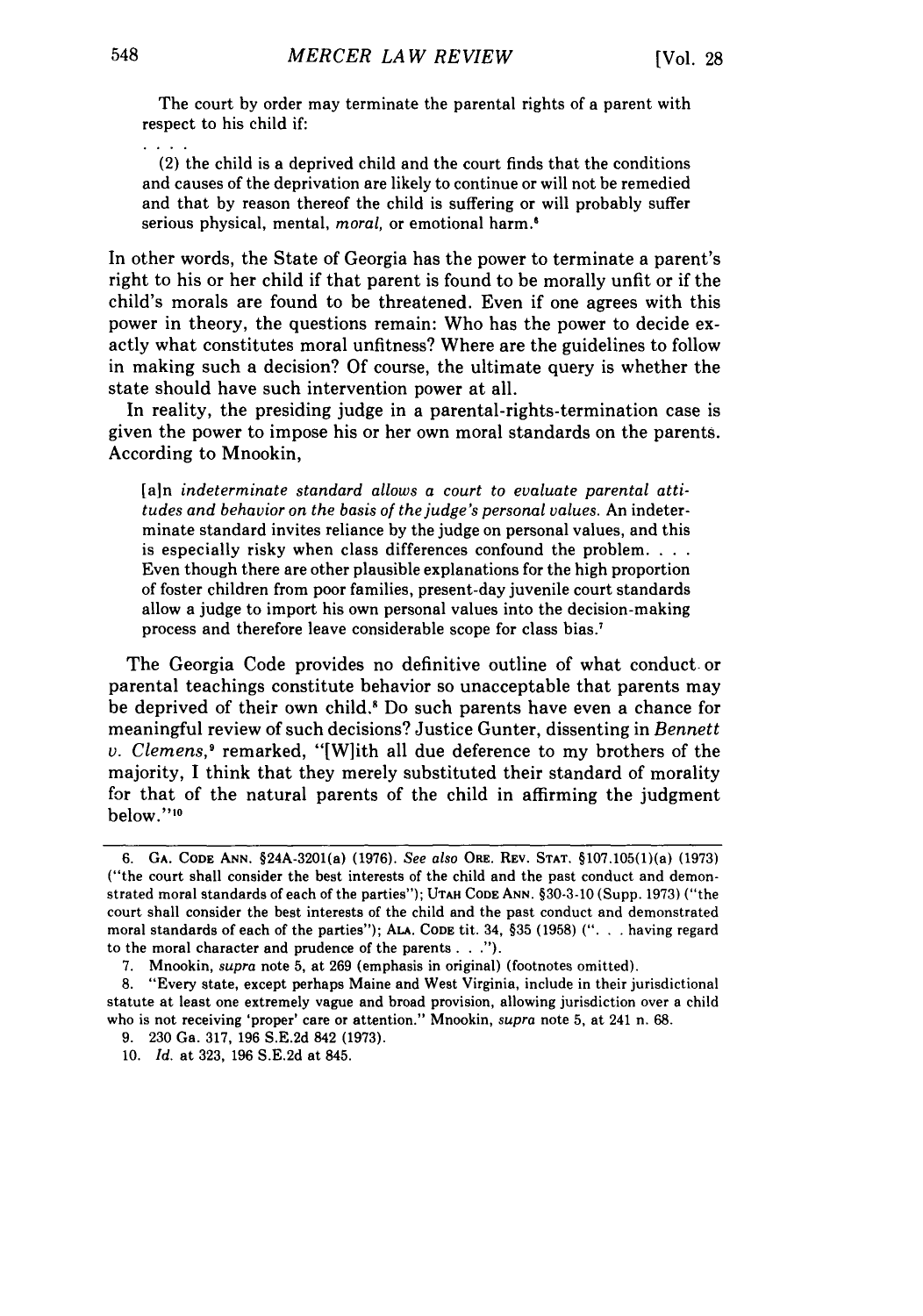As early as the first part of the nineteenth century, the states had welldeveloped powers to intervene if the state decided that intervention was necessary.

[A]lthough, in general, parents are intrusted with the custody of the persons, and the education of their children, yet this is done upon the natural presumption, that the children will be properly taken care of, and will be brought up with a due education in literature, and *morals,* and religion; and that they will be treated with kindness and affection. But, whenever this presumption is removed; whenever (for example) it is found, that a father is guilty of gross ill treatment or cruelty toward his infant children; or that he is in constant habits of drunkenness and blasphemy, or low and gross debauchery; or that he professes atheistical or irreligious principles; or that his domestic associations are such as tend to the corruption and contamination of his children; or that he otherwise acts in a manner injurious to the morals or interests of his children; in every such case, the Court of Chancery will interfere, and deprive him of the custody of his children."

Today, such power, or "state paternalism,"<sup>12</sup> does not appear to fit in with this country's continuing attempts to promote individual freedoms and family autonomy.<sup>13</sup> The U.S. Supreme Court, which often stresses the importance of the family, has, in *Stanley v. Illinois,"* gone so far as to classify the right to "raise one's children" as "essential;" the Court said that "[t]he integrity of the family unit has found protection in the Due Process Clause of the Fourteenth Amendment."<sup>15</sup> Despite such expressed sentiments, many state courts, including those of Georgia, continue to expand the traditional bases for state intervention in domestic matters.

The broad discretion exercised by judges is also exercised at the initial stages of the termination process. Investigators and complainants from social-welfare or probation offices, in deciding to petition for termination of parental rights on the ground of moral unfitness, in effect are deciding what behavior and what ideas are harmful to a child's upbringing. Not only do these case workers decide which family "needs" intervention by the state, but they also make recommendations about the disposition to judges, who generally consider them extremely persuasive.<sup>16</sup> This farreaching power, given rather arbitrarily to people who happen to be employed in certain agencies, should be frightening to citizens; it is an unjustifiable encroachment upon basic family rights. The power becomes even

<sup>11. 2</sup> J. STORY, COMMENTARIES **ON** EQUITY **JURISPRUDENCE** 702 (7th ed. 1857) (emphasis added) (footnotes omitted).

<sup>12.</sup> Mnookin, supra note 5, at 266-267.

<sup>13.</sup> *Id.*

<sup>14. 405</sup> U.S. 645 (1972).

<sup>15.</sup> *Id.* at 651.

<sup>16.</sup> For just one example of the weight given to a caseworker's testimony, see Moss v. Moss, 135 Ga. App. 401, 218 S.E.2d 93 (1975).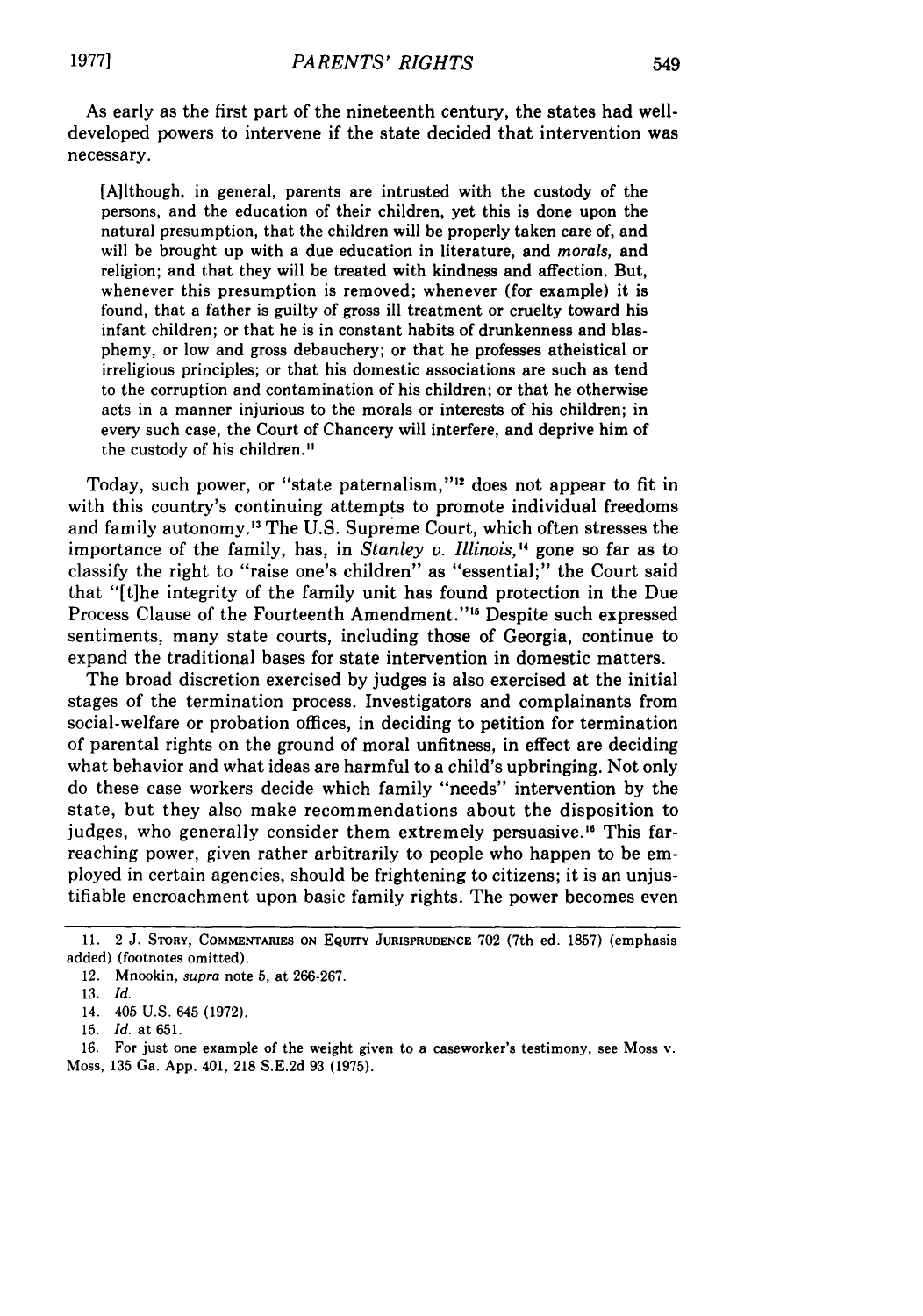more frightening in light of evidence "that many public social work agencies have untrained or poorly trained staff."<sup>17</sup>

It is paradoxical that we are granting such discretionary power over the lives of our citizens to persons at every stage of the judicial process when it is generally admitted by psychological professionals that experts are not yet able to make accurate predictions of the effects of various means of upbringing.

[Tihe determination of what is "best" or "least detrimental" for a particular child is usually indeterminate and speculative. For most custody cases, existing psychological theories simply do not yield confident predictions of the effects of alternative custody dispositions. Moreover, even if accurate predictions were possible in more cases, our society today lacks any clear-cut consensus about the values to be used in determining what is "best" or "least detrimental."<sup>18</sup>

The dangers implicit in broad discretionary powers in initial custody procedures are further demonstrated by the results of a study conducted on the factors considered in decisions affecting child placement. Three professionals in the area of child welfare were given 94 case files and were asked to decide whether the child in each case should be removed from the family unit. The professionals agreed on less than half of the cases and could not agree on the determinative factors in the agreed cases." "In spite of **. .** . advances," wrote Anna Freud, "there remain factors which make clinical foresight, i.e., prediction, difficult and hazardous **...** [Elnvironmental happenings in a child's life will always remain unpredictable since they are not governed by any known laws  $\ldots$  . . . .<sup>120</sup>

It has also been demonstrated that the damaging effects of childhood trouble have been overestimated. Similar childhood experiences do not affect all children in the same manner; some individuals put what appeared to be "severe pathology to constructive use."'" Removing a child from his or her family environment, regardless of the high-minded, wellmeaning reasons prompting it, may often have more adverse consequences than allowing the child to remain in a questionable situation. There is "no evidence whatsoever that foster care is psychologically therapeutic,"<sup>22</sup> and it may, in fact, be harmful. Few will argue that institutionalizing a child or allowing the child to be continually shifted from one foster home to

<sup>17.</sup> Wald, *State Intervention on Behalf of "Neglected" Children: A Search for Realistic Standards,* 27 STAN. L. REV. 985, 998 (1975).

<sup>18.</sup> Mnookin, *supra* note 5, at 229.

<sup>19.</sup> M. PHILLIPS, *et al.,* FACTORS ASSOCIATED **WITH PLACEMENT DECISIONS IN CHILD** WELFARE **69-84** (1971).

<sup>20.</sup> A. **FREUD, CHILD** OBSERVATION **AND** PREDICTION OF **DEVELOPMENT - A** MEMORIAL **LEC-**TURE **IN** HONOR OF ERNST KRIS, **13 THE PSYCHOANALYTIC STUDY OF THE CHILD 92, 97-98** (1958).

<sup>21.</sup> A. **SKOLNICK, THE INTIMATE ENVIRONMENT,** EXPLORING **MARRIAGE AND THE** FAMILY 378, **379 (1973).**

<sup>22.</sup> Mnookin, *supra* note **5,** at **278-279.**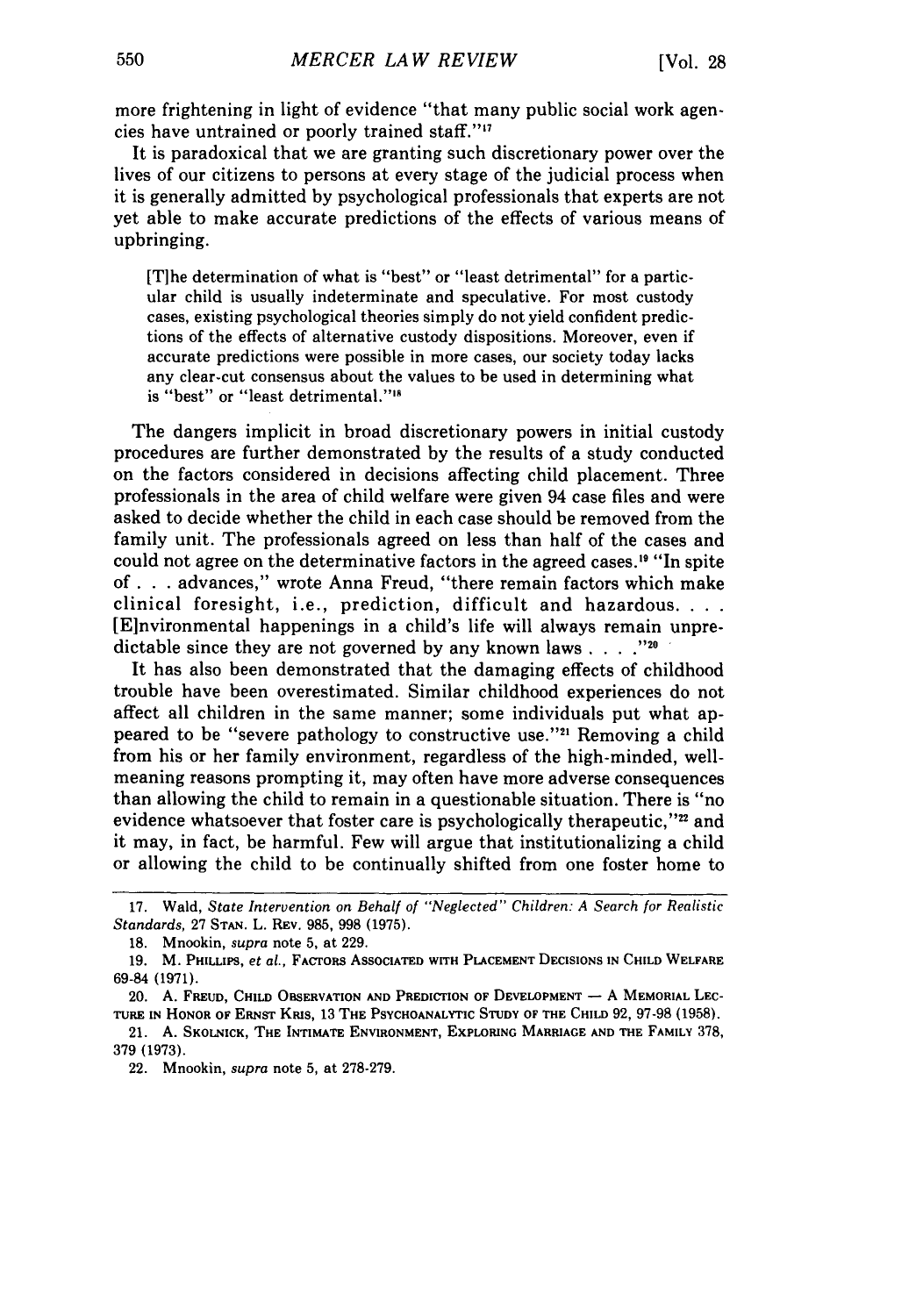another is a beneficial result of termination of parental rights. In such cases, the results and the concomitant effects on the children concerned should be kept in mind.<sup>23</sup> It has been suggested that to separate a child from his or her parents (natural or psychological) can be the psychological equivalent of "orphaning."<sup>24</sup> Wald stresses the importance of the continuity of relationships and asserts that the psychological damage caused by separating a child from his or her family may in reality be more detrimental to the child "than the harm intervention is supposed to prevent."

What is the solution to the arbitrariness of our neglect and termination laws? The simple answer, obviously, is to frame the applicable statutes in more positive, concrete terms to avoid unwarranted intervention into the family unit. This is no simple task,<sup>26</sup> of course, but it is imperative to our judicial system's concepts of due process. "[I]mprecise standards inevitably create uncertainty, unpredictability, and a lack of clear rules of law to guide judicial discretion."" Imprecision is especially dangerous when we are dealing with such a subjective and highly emotional area as moral unfitness. If no distinct guidelines are available for the court's use, we are inviting the continued increase of state intervention into our private lives. Such intervention should not be permissible, regardless of the benevolence of the purpose, unless tangible evidence clearly shows that there will be severe damage to the child and that such damage will almost certainly continue to be inflicted.<sup>28</sup> Some commentators take this thesis a step further and insist that, as Wald says:

[C]oercive intervention should be permissible only when a child has suffered or is likely to suffer serious physical injury as a result of abuse or inadequate care; when a child is suffering from severe emotional damage and his parents are unwilling to deal with his problems without coercive intervention; when a child is sexually abused; when a child is suffering

<sup>23.</sup> *See* Mnookin, *supra* note 5.

<sup>24.</sup> Freud, *Some Remarks on Infant Observation,* **8 PSYCHOANALYTIC STUDY OF THE CHILD** 17-19 (1953), discussed in Note, *Alternatives to "Parental Right" in Child Custody Disputes Involving Third Parties,* 73 **YALE** L.J. 151, 160-161 (1963).

<sup>25.</sup> Wald, *supra* note 17, at 994.

<sup>26.</sup> This writer has never seen a satisfactory definition of "unfitness," for example. One of the relatively few attempts can be found in Comment, *The Law of Custody and Its Adequacy,* 10 **KAN.** L. REV. 560, 561 (1962).

<sup>27.</sup> Foster and Freed, *Child Custody (Part II),* 39 N.Y.U. L. REV. 615, 626 (1964).

<sup>28. &</sup>quot;A reappraisal of the neglect jurisdiction of juvenile courts is indeed necessary. In contrast to those who advocate extending the reach of neglect laws, I submit that a narrowing of neglect jurisdiction is needed. The sympathetic appeal of beaten, malnourished, or helpless children is a strong inducement for expanded intervention. However, because legislators and judges presume the beneficence of such intervention, there is a great temptation to intervene too often, and restraints placed on the exercise of coercive state power elsewhere are minimized or disregarded in the child neglect area. Since our society values the principle of family autonomy and privacy, we should carefully examine any decision to coercively limit parental autonomy in raising children." Wald, *supra* note 17, at 987 (footnotes omitted).